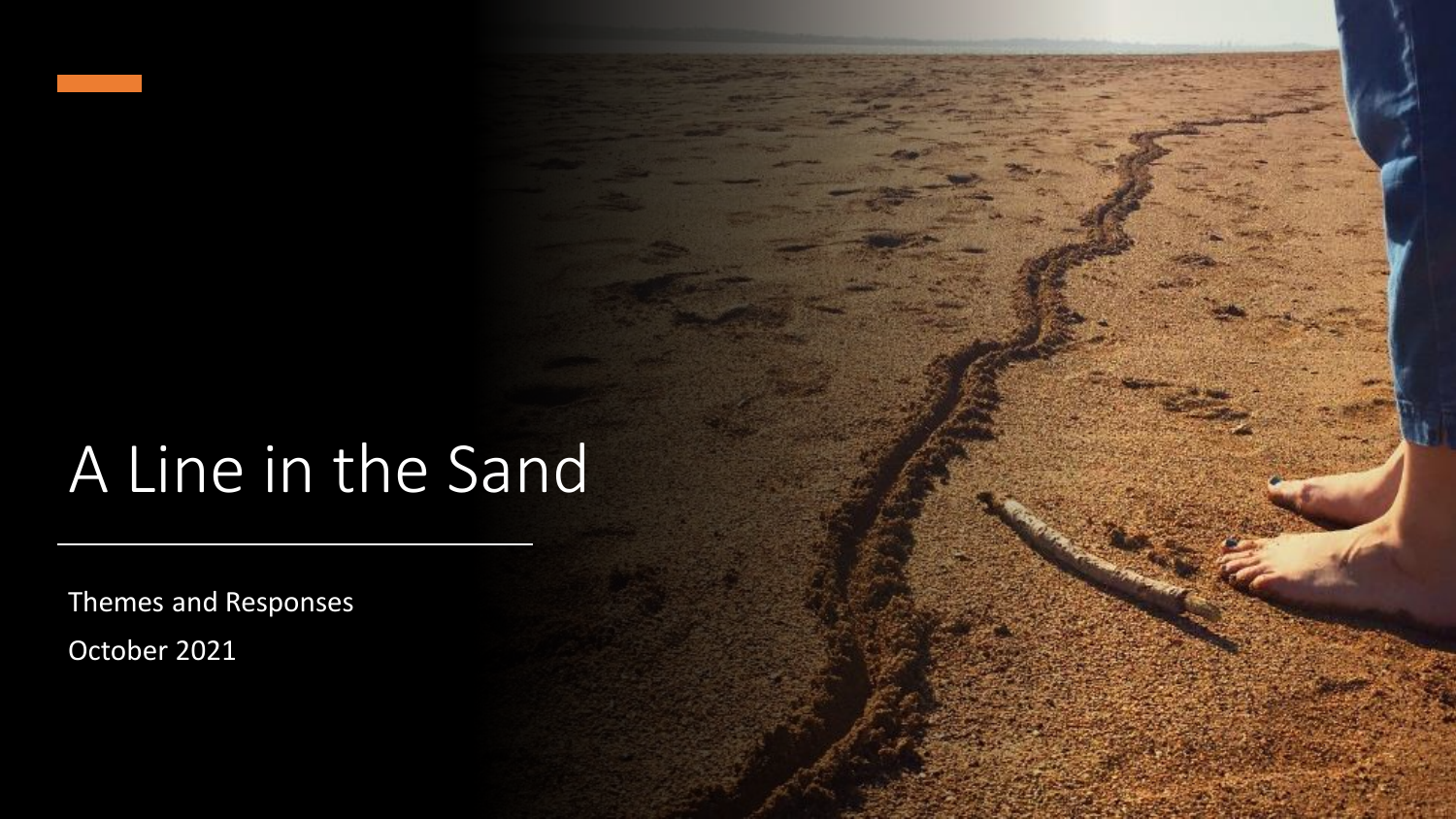#### **Staff** development, support and wellbeing

- Employee Assistance Program implemented
- New CEO selection ensured the ability to create a healthy culture was a demonstrated competency
- Functional meetings (eg reception, nursing) implemented to provide a forum for discussion of issues and future planning. Meetings occur regularly with agendas and minutes
- Ongoing communication and training to enhance the skill of staff in undertaking their role
- Mission, vision and values have been defined and will be reflected in PDs and selection criteria for recruitment
- Ongoing commitment to open, honest, constructive feedback within an environment that is 'safe'.
- Strategies to support effective workplace communication developed and implemented by new CEO
- 'Wins' acknowledged and celebrated.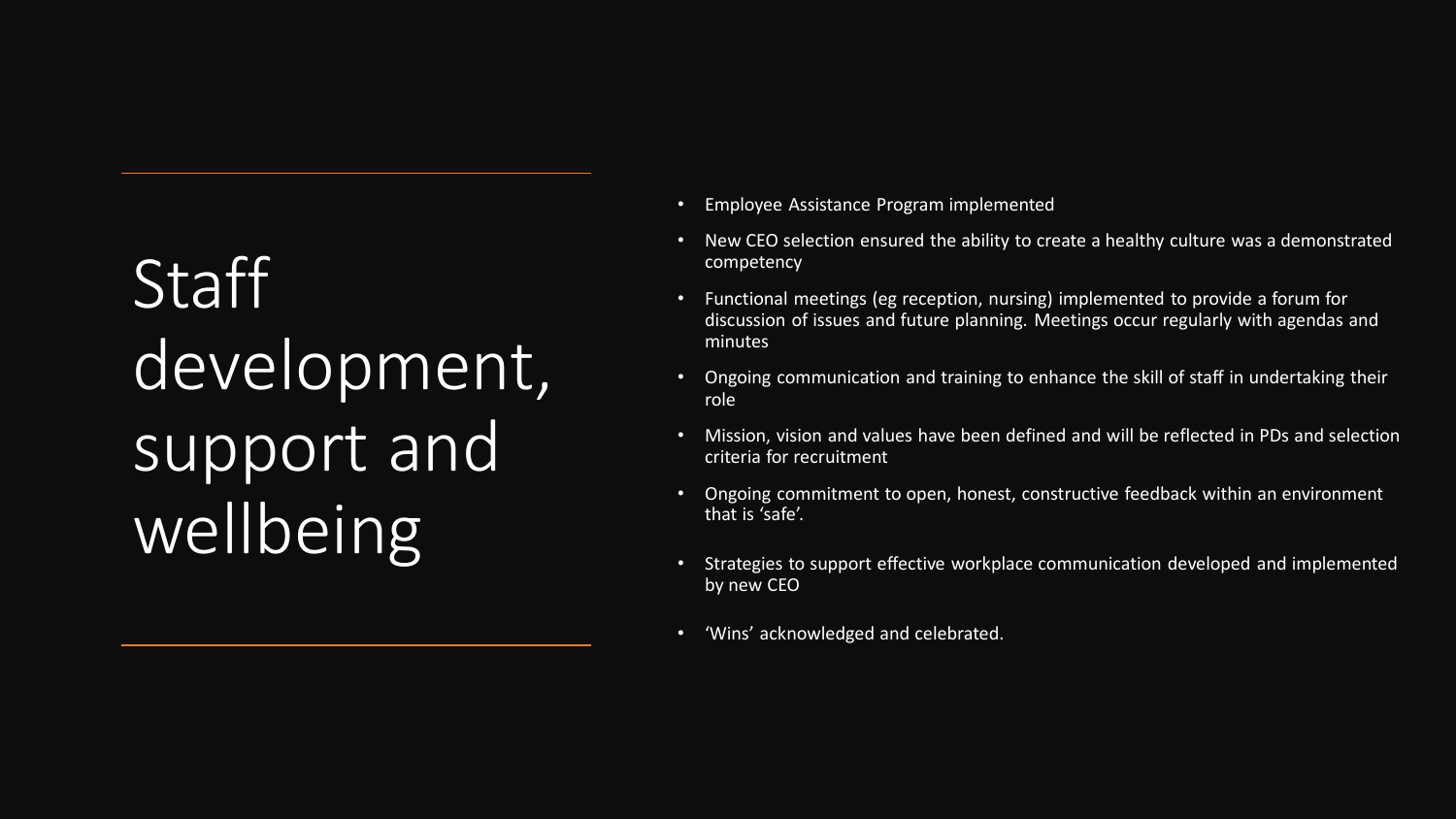### Member engagement

- Strategic planning will continue to include a community engagement element
- Seasonal newsletters commenced to keep members informed
- Specific communication from the CEO for relevant issues (eg Covid vaccinations)
- Applications for grants for community forums are ongoing
- On-line education sessions with allied health team implemented
- Feedback is received via the website and emails are responded to in a timely manner. An initial acknowledgement is usually provided within 24-48 hrs.
- CEO typically has direct interaction with members who have an issue.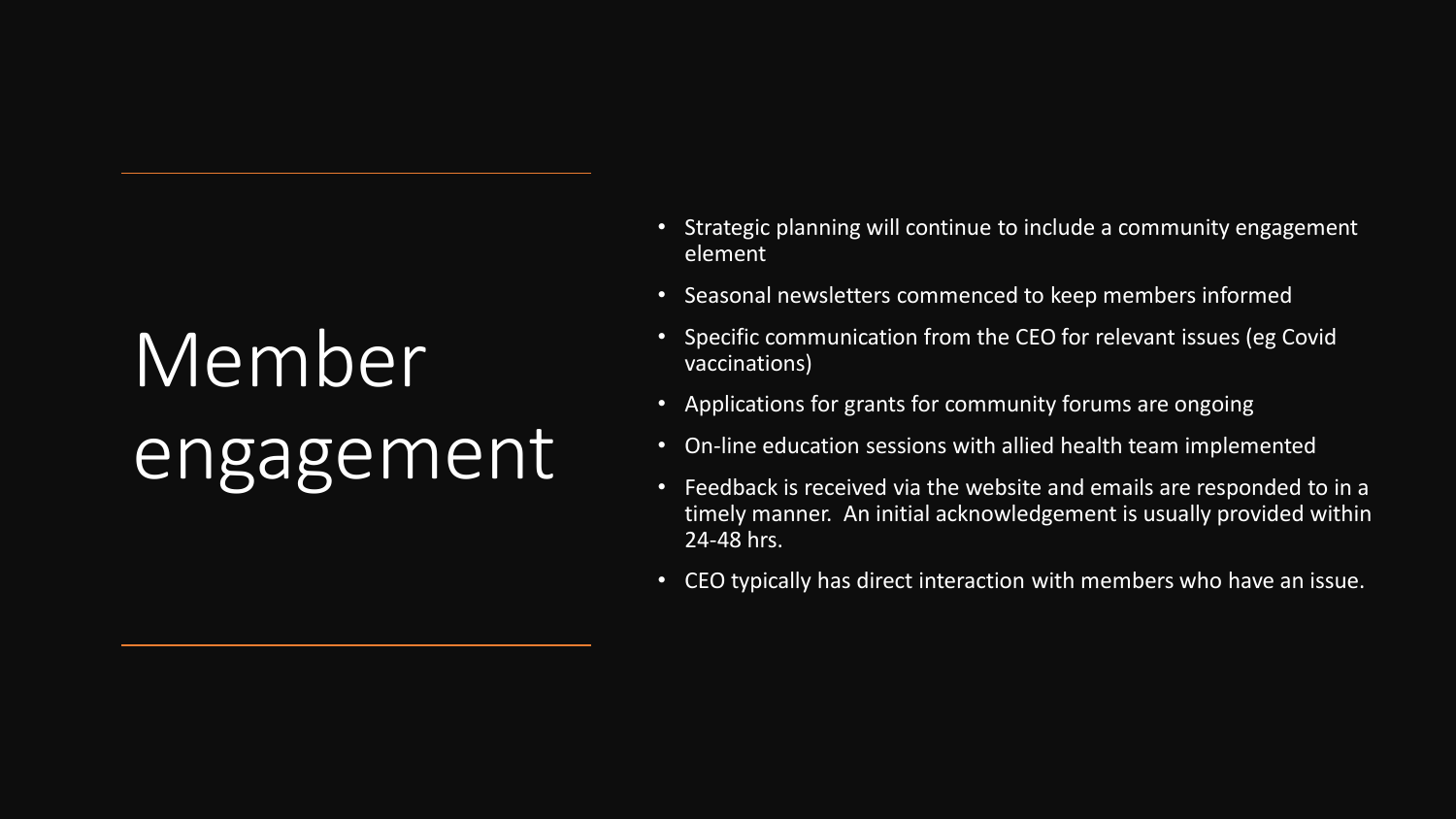#### Engagement of clinical staff

- Doctors meetings are held regularly, with agenda and minutes
- Nurses meetings are held regularly, with agenda and minutes
- The Board continues to seek clinical input where appropriate
- Board Members continue to be accessible and intentional in the building of relationships with doctors and all staff.
- All staff are aware of names and emails of Board members and can contact them directly.
- Nurse coordinator appointed to provide support and direction to the nursing team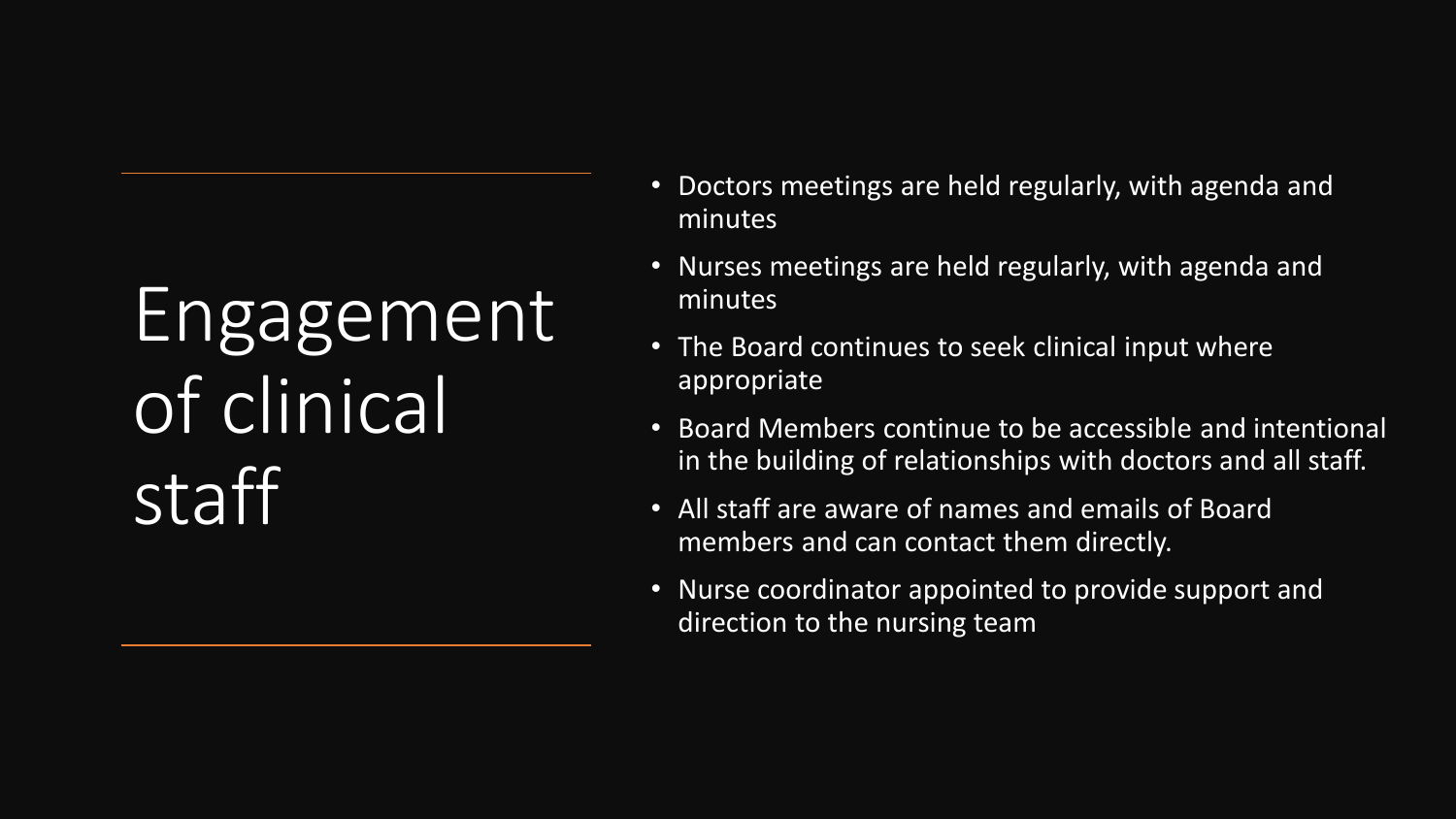#### Governance, Finance and Coop rules

- Implemented a Governance Sub Committee with oversight responsibility for activities including director and CEO recruitment and succession, Board and CEO performance, annual governance and financial reporting requirements and role descriptions.
- Coop Rules were reviewed with updates being proposed at 2021 AGM
- Information pack developed for prospective Board members, including a role description
- Board induction process developed and implemented for all new Board members
- Board Code of Practice developed
- Board attended workshops on Governance and the role of a not-for-profit Board
- Board members provided with Australian Institute of Company Directors governance principles
- Each Board member provides feedback on the effectiveness of each Board meeting to encourage continual improvement
- Annual Board and individual director review and evaluation implemented
- Financial performance is reported on at each board meeting by the Treasurer with actions agreed and implemented to ensure responsible financial management.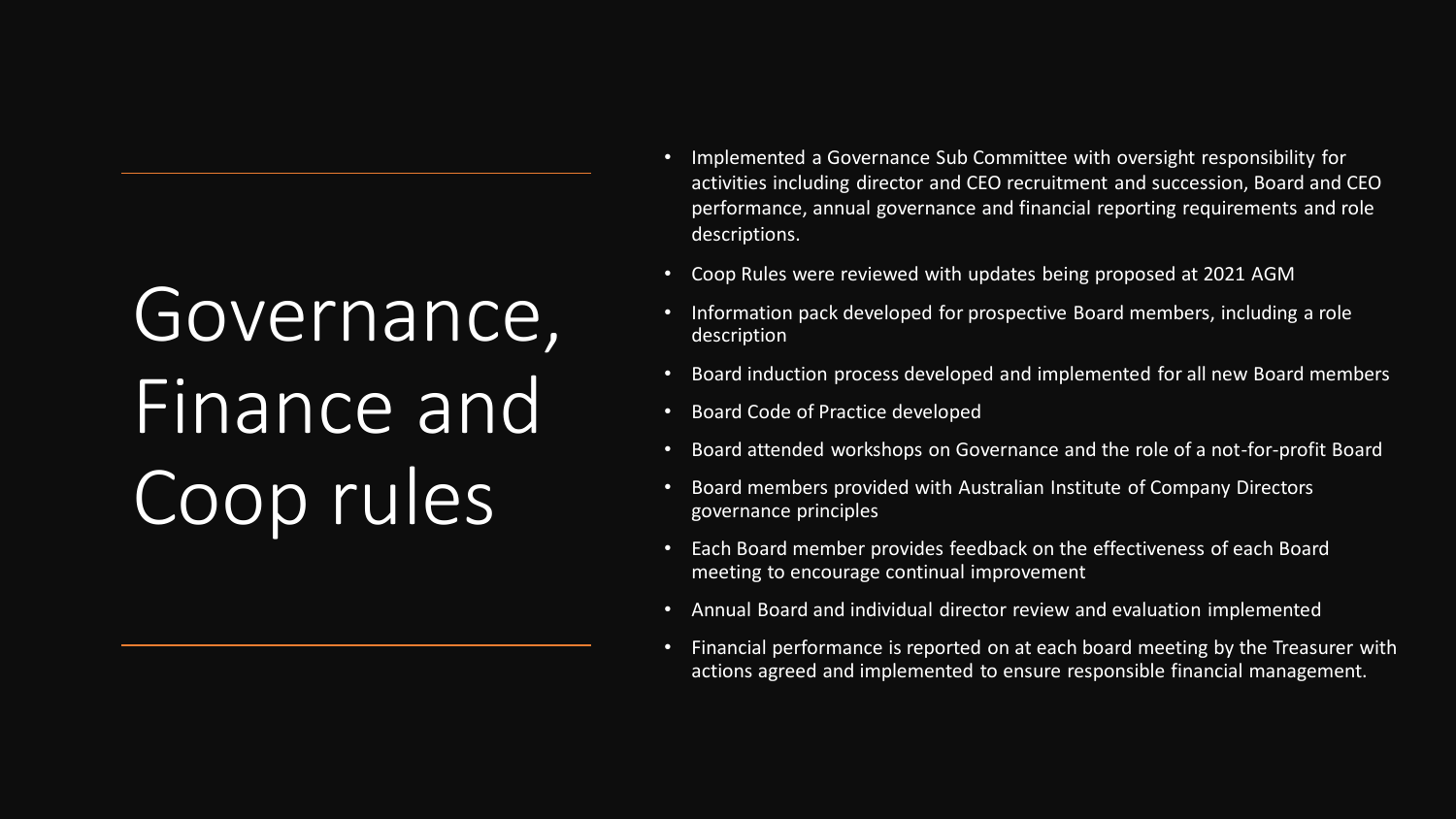# Strategic Planning

- Vision, Mission and Values defined
- Strategic plan has been drafted and will be located on website when complete
- Action Plan for the implementation of the Strategic Plan developed and implemented by the CEO. Action against this to be recorded to ensure actions are completed.
- Extensive investigation and analysis of alternative income streams is being undertaken
- Guidelines for the use of the Charitable fund have been developed. Consideration to be given to using some funds for further development of the Co-op.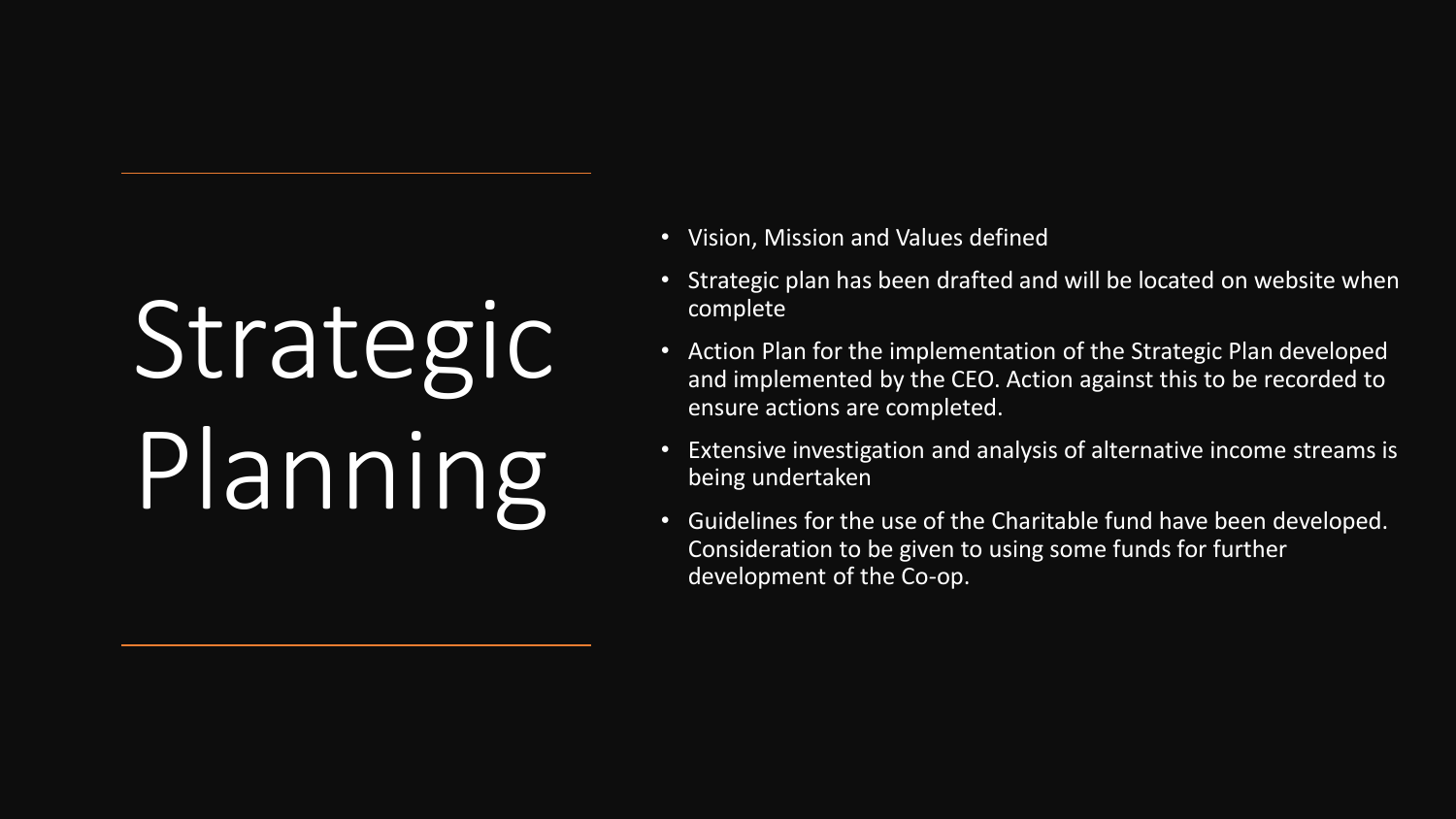Internal systems and process

- Xero (Financial Management) software implemented successfully. Financial management systems streamlined and modernised and compliant with legislative requirements
- Employment Hero (HR Management System) implemented successfully to support compliance with employment related legislation
- IT/phone systems updated to VoIP
- Partnership with IT provider for ongoing IT support and improvement
- Improvements to IT security
- Greater usage of social media to communicate with members
- Video Health implemented for non face-to-face consultations
- Ongoing review and improvement of policies and procedures in line with accreditation and other compliance requirements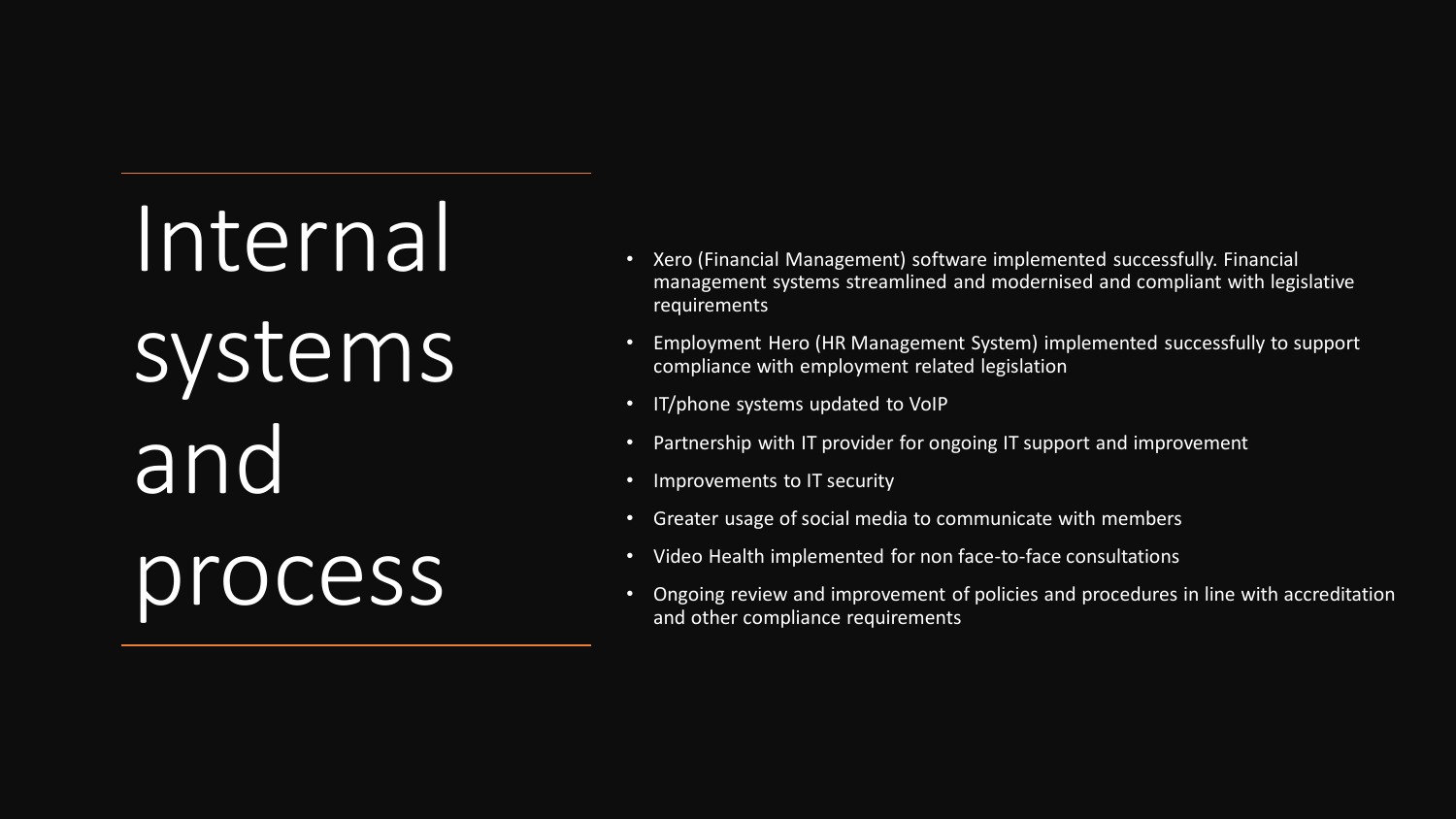### Facilities

- Facilities reviewed and any upgrades/changes have been included in planning and budgeting activities
- Investigation of upgrade to dental facilities is ongoing
- Facility utilisation is monitored and actions implemented to improve utilisation
- Vaccine fridge purchased to ensure appropriate storage of vaccines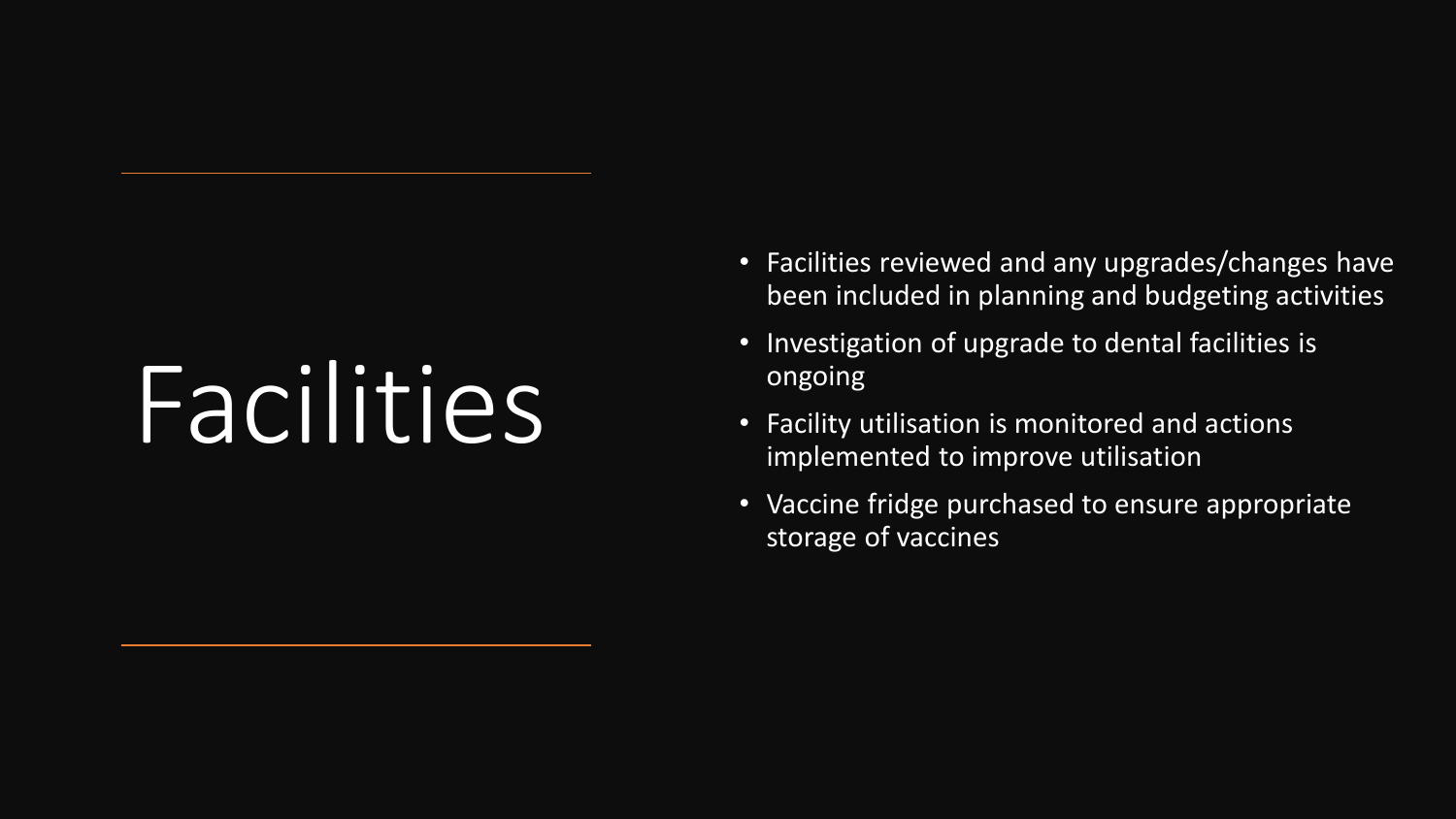## Clinical Practice

- Involvement in North West Melbourne Primary Health Network projects to provide data for research and identify areas for clinical improvement.
- Relationships and referral pathways being developed between Allied Health, specialists and doctors.
- Implementation of processes to ensure compliance for Accreditation with a commitment to these continuing, to ensure best practice.